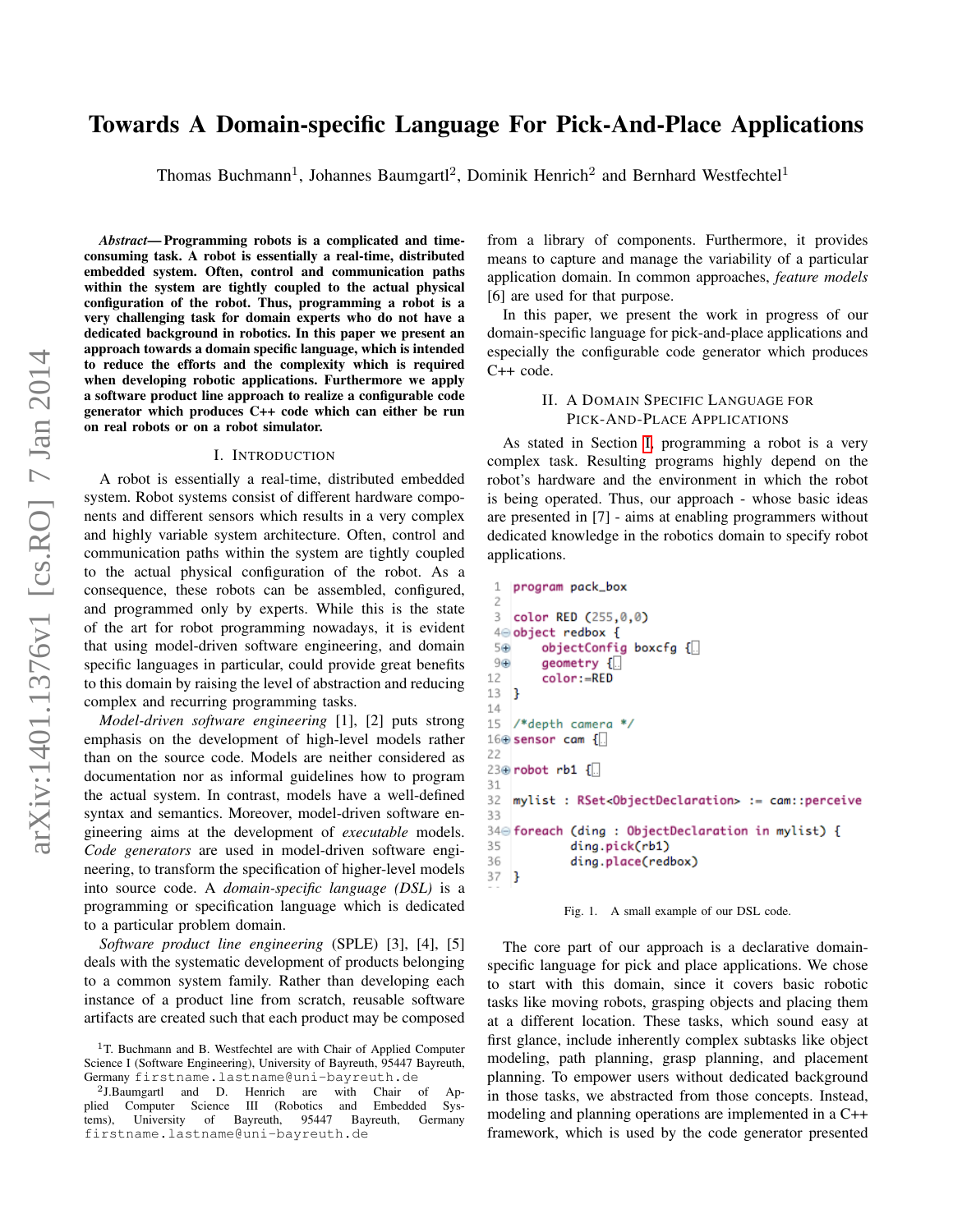in Section [III.](#page-1-0) As a consequence, the DSL code can be kept simple and human readable as shown in Figure [1.](#page-0-1)

## *A. Design Decisions*

The most difficult task when designing a domain-specific language is to find the right level of abstraction as well as the required keywords. A basic question is whether object and hardware declarations are required in the DSL or not.

The sample DSL code in Figure [1](#page-0-1) contains various declarations of different types. In its current status the DSL allows declarations, for e.g. colors, objects, sensors, and robots as well as object and robot configurations (c.f. lines 2 - 41 in the sample).

While declarations of sensors and robots are useful when the generated code is meant to be run using several robots, declarations might be obsolete when using an educated distribution planner to assign a subtask to a specific sensor or robot. However, in this paper we focus on one robot with one sensor network capable to model objects to manipulate with, where those hardware declarations are just convenient.

Dependent on used hardware, requirements for the algorithms might vary. Those dependencies should be implemented as constraints on the feature model of the product line and not be part of the DSL, since the concrete algorithms are transparent to the user, likewise the interaction with the concrete hardware.

The second design decision is concerned about the keywords that should be provided by the DSL. The current version of the DSL comprises keywords for object, sensor, and robot declarations and configurations. Furthermore keywords for built-in data types and control structures are included. The keyword object in the declarative part can be used to define static environment or known objects. Following an object-centered approach, objects are linked with hardware by keywords for object manipulation (pick and place), robot movement (move), and operations on sensors (e.g. perceive). A concrete (planning) algorithm must be available for each of the keywords. However, different realizations concerning one keyword might exist. Those are selected depending on the hardware.

### *B. Implementation*

We decided to use the Xtext<sup>[1](#page-1-1)</sup> framework for our textual DSL. Xtext allows the specification of a context-free grammar of a language. It uses  $ANTLR<sup>2</sup>$  $ANTLR<sup>2</sup>$  $ANTLR<sup>2</sup>$  as a parser generator, which means that is able to parse LL(\*) grammars. Furthermore, the Xtext framework allows to enrich the Xtext grammar specification with context-sensitive information, which is used to unparse a text into an Ecore-based tree representation. The resulting, automatically generated editor comprises full-fledged support for syntax highlighting and code completion.

```
1http://www.eclipse.org/xtext
```
<span id="page-1-2"></span><sup>2</sup>http://www.antlr.org

## III. CONFIGURABLE CODE GENERATOR

<span id="page-1-0"></span>The DSL code needs to be compiled into executable code in order to be run on real robots or within a simulator. To this end, we use the Accelo<sup>[3](#page-1-3)</sup> framework which provides an implementation of the *OMG MOF Model to Text standard* [8]. Acceleo can be used to specify code generators for arbitrary Ecore-based metamodels.

The target platform of the code generator is GeNBot a C++ framework which comprises different algorithms for path planning, grasp planning and placement planning as well as a modular interface to different robots (Kuka LWR, Kuka KR16-2, Stäubli RX130) and simulators.

Acceleo provides a template-based code generation engine equipped with its own template language MTL. OCL<sup>[4](#page-1-4)</sup> is used to retrieve model information dynamically, which is used in the templates to generate code.

Figure [2](#page-1-5) shows a small cutout of our code generation templates which is used to initialize a LWR robot controller. The code formatted in blue color between square brackets depicts dynamic code fragments which are extracted from the model (e.g. the DSL code) at runtime. Text formatted in black color is static text which is used as it stands each time the template is invoked.

The code which is produced by the template above is shown in Listing [1.](#page-2-0) The code contains fragments which are neccessary to initialize a Kuka LWR robot controller in the GeNBot framework. This code is necessary in every application which is intended to be run on this type of hardware. But it also contains some variable parts like the number of joints for example so that it could not be reused by plain copy and paste in "traditional" programming approaches.

As stated in [7], our approach aims at integrating a product line approach to cover the variability which may occur in the target domain due to changing hardware (robots, sensors) and software (algorithms used for planning tasks etc.). Thus, we started to integrate our FAMILE environment, which is dedicated to the model-driven development of software product lines [9], [10].

```
3http://www.eclipse.org/acceleo
4Object Constraint Language
```
1810 [template private robotPhysicalInitializer(aRobot : RobotDeclaration)] /\* Instantiate the robot controller \*/ 182 [RobotPrefix()/]::BaseType::Ptr [aRobot.name/] = 183 184 GeNBot::Factory::buildRobotController< 185 [RobotPrefix()/],<br>[HaltInterpolator()/]<[RobotNumber0fJoints()/]>, 186 [JointInterpolator()/]<[RobotNumberOfJoints()/]>,<br>[NSAInterpolator()/]<[RobotNumberOfJoints()/]> 187 188 189  $190$ [RobotPrefix()/]::BaseType::RobotIKPtr (new [InverseKinematics(KinematiksFile())/]), 191 otPrefix()/]::BaseType::RobotFKPtr 192  $193$ (new [ForwardKinematics(KinematiksFile())/])), [IpoCycle()/] 194 195  $\mathcal{E}$ 196 197 [RobotPrefix()/]::BaseType::RobotIKPtr 198 [aRobot.name/]\_inverse\_kinematics\_ptr 199 (new [InverseKinematics(KinematiksFile())/]); 200 [/template]

<span id="page-1-5"></span>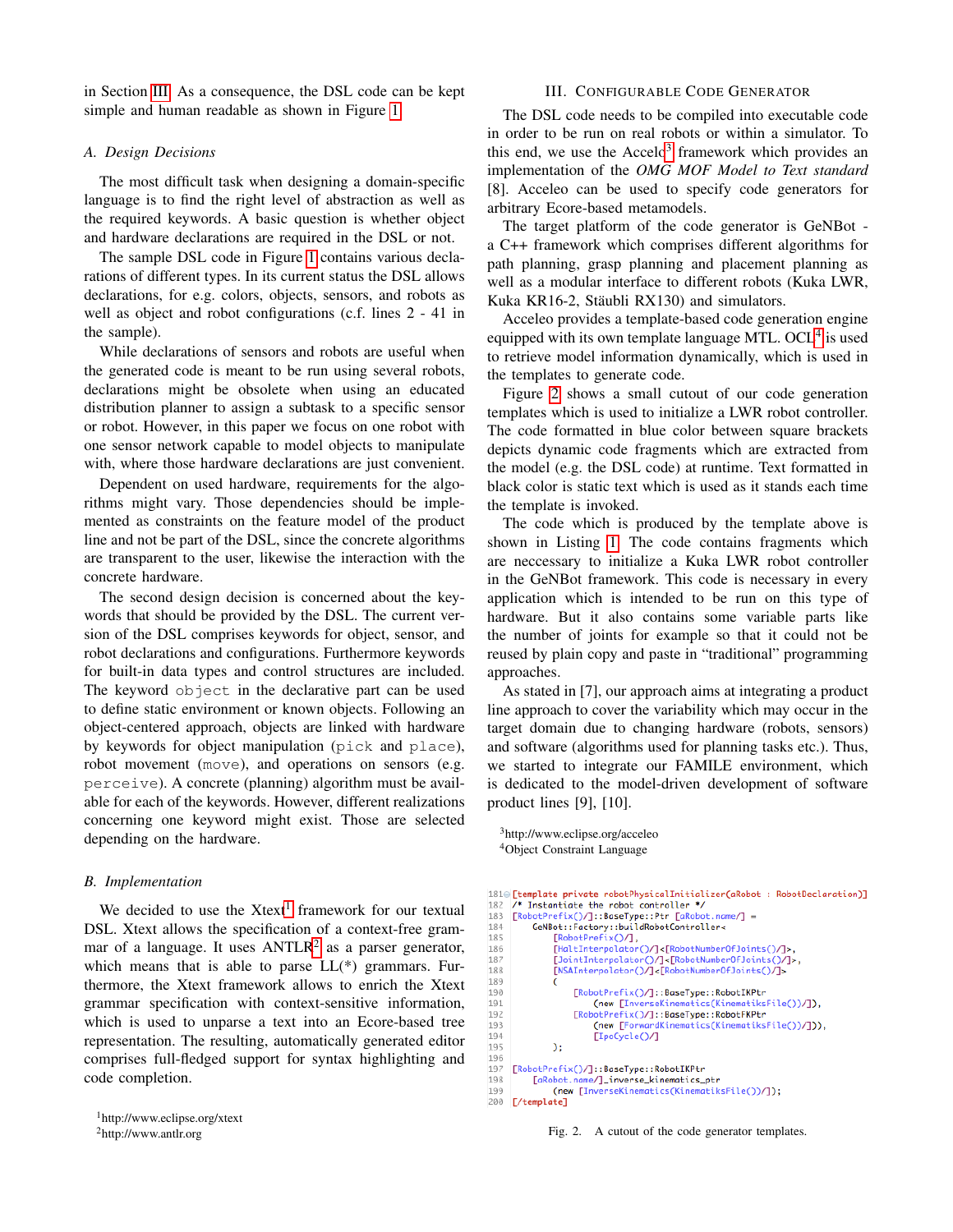<span id="page-2-0"></span>

|                          | Listing 1. Cutout of the generated $C++$ code    |
|--------------------------|--------------------------------------------------|
| 1                        | $/*$ Instantiate the robot controller */         |
| $\mathfrak{D}$           | GeNBot::LWRRobotController::BaseType::Ptr rb1 =  |
|                          | GeNBot::Factory::buildRobotController<           |
| $\mathbf{3}$             | GeNBot::LWRRobotController,                      |
| $\overline{4}$           | GeNBot::HaltInterpolator<7>,                     |
| $\overline{\phantom{0}}$ | GeNBot::ReflexxesJointInterpolator<7>,           |
| 6                        | GeNBot::ReflexxesNSAInterpolator6D<7>            |
| 7                        |                                                  |
| 8                        | GeNBot::LWRRobotController::BaseType::           |
|                          | RobotIKPtr                                       |
| 9                        | $(new GenBot::LWR_ik_AC())$ ,                    |
| 10                       | GeNBot::LWRRobotController::BaseType::           |
|                          | RobotFKPtr                                       |
| 11                       | (new GeNBot::LWRFK(std::string("/path/           |
|                          | $to/kinematicsFile.xml")$ ),                     |
| 12                       | 0.034f                                           |
| 13                       | $\,$ ;                                           |
| 14                       |                                                  |
| 15                       | GeNBot::LWRRobotController::BaseType::RobotIKPtr |
| 16                       | inverse_kinematics_ptr                           |
| 17                       | $(new GeNBot::LWR_ik_AC())$ ;                    |
|                          |                                                  |



<span id="page-2-1"></span>Fig. 3. A sample feature configuration.

Currently, we are addressing the variability which concerns the code generator. Depending on the target platform (simulator, real robot) different building blocks of the C++ framework are used in the generated C++ code. Furthermore, three types of robots (Kuka LWR, Kuka KR16-2, Stäubli RX130) and different planning algorithms are supported. Our FAMILE toolchain uses feature models [6] to capture commonalities and variabilities of the product line. Figure [3](#page-2-1) shows a sample feature configuration of the product line, which is used as an input during the code generation process to bind the variability. Elements marked with cyan colored circles depict features which are included in the current feature configuration, while orange colored circles mark excluded ones. Features also may have attribute values, e.g. feature Hardware contains the attribute joints. In its current state, the configuration (e.g. selecting / deselecting) the appropriate features in the feature model has to be done manually.

### IV. FUTURE WORK

In its current state, our approach already covers variability on the level of the code generator. E.g. different code is being generated depending on the feature configuration which is passed to it. But variability in robotics hardware does not only affect the generated code (by initializing and using appropriate building blocks of the GeNBot framework), it may also concern the language itself. The presence / absence of hardware or software might result in the inclusion or exclusion of language constructs. In this case, the end user cannot specify DSL programs which cannot be run on the target hardware. As a consequence, variability on the level of the grammar of the DSL is required. Our toolchain FAMILE was built to support model-driven software product line engineering for arbitrary Ecore-based domain models. As an Xtext grammar is parsed into an Ecore-based syntax tree (as the Xtext editor is specified with Xtext itself) FAMILE can be used to map features from the feature model to grammar production rules. As a result, language elements decorated with feature expressions evaluating to false (in case the respective features are excluded from the current feature configuration) are omitted.

Furthermore, Acceleo also provides an Ecore-based model for its abstract and concrete syntax. While the connection between feature model and code generation templates is realized via Acceleo queries at the moment, we are currently working on using the feature mapping capabilities of FAMILE for it as well. Unfortunately it does not work out of the box, as Acceleo (contrastingly to Xtext) does not use a parser which automatically creates instances of this Ecore model in memory.

In order to support automatic configuration depending on the used hardware, a dedicated interface to the hardware as well as a protocol providing the required information (which will be used for an automatic configuration of the feature model) is necessary. This will also be addressed in future work.

Finally, we plan to extend the language to address other robotic application domains apart from pick and place as well.

#### V. RELATED WORK

In [7], we present the basic ideas behind our approach, which is intended to provide textual DSLs for robotic applications, which can be adapted at runtime according to the actual robot configuration. While [7] offers a conceptual overview, we present the first version of a DSL for pick-andplace applications and a configurable code generator which creates C++ code in this paper.

In [11], the authors present an approach which uses a DSL to handle run-time variability in programs for service robots. The approach presented by Inglés-Romero et al. aims to support developers of robotic systems (e.g. experts in the robotics domain) while our approach is not restricted to robotic experts only. Even regular programmers without a dedicated background in robotics are able to write robotic programs with our DSL. Furthermore, the DSL is only able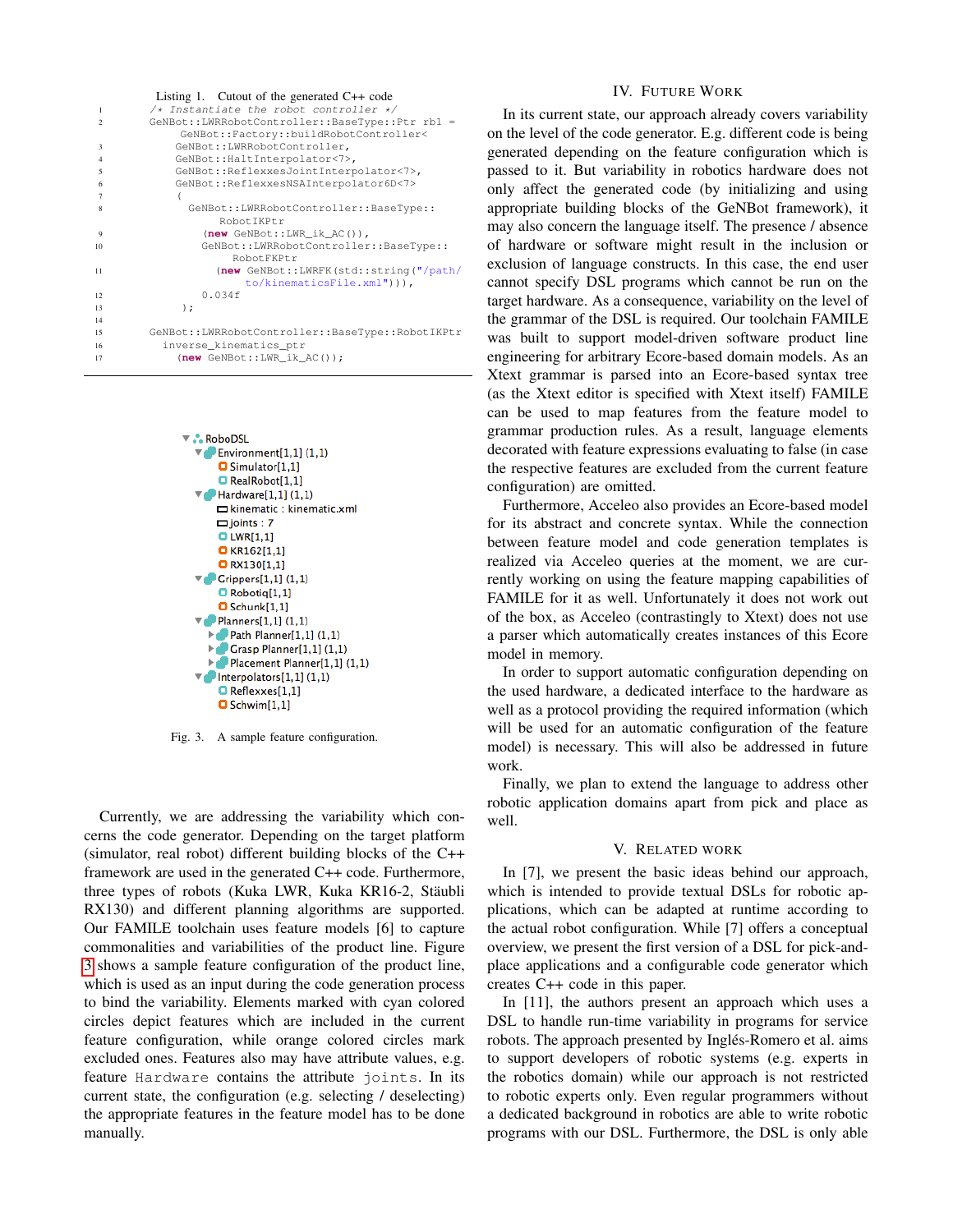to express variability information. It is not possible to specify the behavior of the robot.

Steck et al. present an approach [12] that is dedicated to a model-driven development process of robotic systems. They present an environment called *SmartSoft* [13] which provides a component based approach to develop robotics software. The SmartSoft environment is based on Eclipse and the Eclipse Modeling Project<sup>[5](#page-3-0)</sup>. It uses Papyrus<sup>[6](#page-3-1)</sup> for UML modeling. By using a model-driven approach, the authors focus on a strict separation of roles throughout the whole development life-cycle. Again, experts in the robotics domain are addressed with this approach while our approach doesn't require expert knowledge in robotics.

*RobotML* [14], a modeling language for robot programs also aims to provide model-driven engineering capabilities for the domain of robot programming. RobotML is an extension to the Eclipse-based UML modeling tool Papyrus. Papyrus puts strong emphasis on UML's profile mechanism, which allows domain-specific adaptations. RobotML provides code generators for different target platforms, like Orocos, RTMaps, Arrocam or Blender/Morse. The approach presented by Dhouib et al. addresses developers of robot programs or algorithms, while our approach can also be used by regular programmers (of course robotic experts can use it as well and may gain an increase in productivity).

Bubeck et al. present in [15] an overview about best practices for system integration and distributed software development in service robotics. Furthermore, the authors develop *BRIDE*[7](#page-3-2) , a graphical DSL for ROS developers. Using BRIDE, new ROS nodes or ROS-based systems can be specified in a graphical way and corresponding C++ or Python code may be generated. In addition, the required launch files for the ROS environment including the relevant parameters and dependencies are generated as well, similar to the approach which we used in our case study as described in [7]. Similar to the approaches discussed above, BRIDE also addresses robot experts only.

In [16], Schultz et al. present an approach for a domain-specific language intended for programming selfconfigurable robots. The DSL is targeted towards the ATRON self-reconfigurable robot. Like all other approaches mentioned in this section, it aims to provide a higher-level of abstraction for robot experts.

In his PhD thesis [17] Gherardi presents an approach for variability modeling and resolution in component-based robotics systems. It differs from our approach in terms of the different layers of abstraction and also meta-layers where variability is addressed. Furthermore, the toolchain we use for software product line development follows an established development process. Finally, the DSL described in this paper addresses programmers without a dedicated background in robotics, while [17] requires a robotics expert to provide algorithms and the variability model and additionally a software engineering expert.

## VI. CONCLUSION

In this paper we presented our approach towards easy robot programming for personal robots. We demonstrated the feasibility of our approach by presenting a small and declarative domain-specific language for pick and place applications. Furthermore, a product line approach was used to realize a configurable code generator for C++.

#### **REFERENCES**

- [1] D. S. Frankel, *Model Driven Architecture: Applying MDA to Enterprise Computing*. Indianapolis, IN: Wiley Publishing, 2003.
- [2] M. Völter, T. Stahl, J. Bettin, A. Haase, and S. Helsen, *Model-Driven Software Development: Technology, Engineering, Management*. John Wiley & Sons, 2006.
- [3] P. Clements and L. Northrop, *Software Product Lines: Practices and Patterns*, Boston, MA, 2001.
- [4] K. Pohl, G. Böckle, and F. van der Linden, Software Product Line En*gineering: Foundations, Principles and Techniques*. Berlin, Germany: Springer Verlag, 2005.
- [5] D. M. Weiss and C. T. R. Lai, *Software Product Line Engineering: A Family-Based Software Development Process*, Boston, MA, 1999.
- [6] K. C. Kang, S. G. Cohen, J. A. Hess, W. E. Novak, and A. S. Peterson, "Feature-oriented domain analysis (FODA) feasibility study," Carnegie-Mellon University, Software Engineering Institute, Tech. Rep. CMU/SEI-90-TR-21, Nov. 1990.
- [7] J. Baumgartl, T. Buchmann, D. Henrich, and B. Westfechtel, "Towards Easy Robot Programming: Using DSLs, Code Generators and Software Product Lines," in *Proceedings of the 8th International Conference on Software Paradigm Trends (ICSOFT-PT 2013)*, J. Cordeiro and M. van Sinderen, Eds., Reykjavik, Iceland, Jul. 2013, pp. 147–157.
- [8] OMG, *MOF Model to Text Transformation Language, Version 1.0*, formal/2008-01 ed., OMG, Needham, MA, Jan. 2008.
- [9] T. Buchmann and F. Schwägerl, "FAMILE: tool support for evolving model-driven product lines," in *Joint Proceedings of co-located Events at the 8th European Conference on Modelling Foundations and Applications*, ser. CEUR WS, H. Storrle, G. Botterweck, M. Bourdells, ¨ D. Kolovos, R. Paige, E. Roubtsova, J. Rubin, and J.-P. Tolvanen, Eds. Building 321, DK-2800 Kongens Lyngby: Technical University of Denmark (DTU), Jul. 2012, pp. 59–62.
- [10] T. Buchmann and F. Schwägerl, "Ensuring well-formedness of configured domain models in model-driven product lines based on negative variability," in *Proceedings of the 4th International Workshop on Feature-Oriented Software Development*, ser. FOSD '12. New York, NY, USA: ACM, 2012, pp. 37–44. [Online]. Available: <http://doi.acm.org/10.1145/2377816.2377822>
- [11] J. F. Inglés-Romero, A. Lotz, C. V. Chicote, and C. Schlegel, "Dealing with Run-Time Variability in Service Robotics: Towards a DSL for Non-Functional Properties," in *Proceedings of the 3rd International Workshop on Domain-Specific Languages and models for ROBotic systems (DSLRob-12, co-located with SIMPAR 2012)*, E. Menegatti, Ed., Tsukuba, Japan, 2012.
- [12] A. Steck, D. Stampfer, and C. Schlegel, "Modellgetriebene Softwareentwicklung für Robotiksysteme," in *AMS*, ser. Informatik Aktuell, R. Dillmann, J. Beyerer, C. Stiller, J. M. Zöllner, and T. Gindele, Eds. Springer, 2009, pp. 241–248.
- [13] A. Steck and C. Schlegel, "Towards Quality of Service and Resource Aware Robotic Systems through Model-Driven Software Development," in *Proceedings of the First International Workshop on Domain-Specific Languages and models for ROBotic systems (IROS - DSLRob)*, Taipei, Taiwan, 2010.
- [14] S. Dhouib, S. Kchir, S. Stinckwich, T. Ziadi, and M. Ziane, "Robotml, a domain-specific language to design, simulate and deploy robotic applications," in *Simulation, Modeling, and Programming for Autonomous Robots*, ser. Lecture Notes in Computer Science, I. Noda, N. Ando, D. Brugali, and J. Kuffner, Eds. Springer Berlin Heidelberg, 2012, vol. 7628, pp. 149–160. [Online]. Available: [http://dx.doi.org/10.1007/978-3-642-34327-8](http://dx.doi.org/10.1007/978-3-642-34327-8_16) 16

<span id="page-3-0"></span><sup>5</sup>http://www.eclipse.org/modeling/

<span id="page-3-1"></span><sup>6</sup>http://www.eclipse.org/papyrus

<span id="page-3-2"></span><sup>7</sup>http://ros.org/wiki/bride